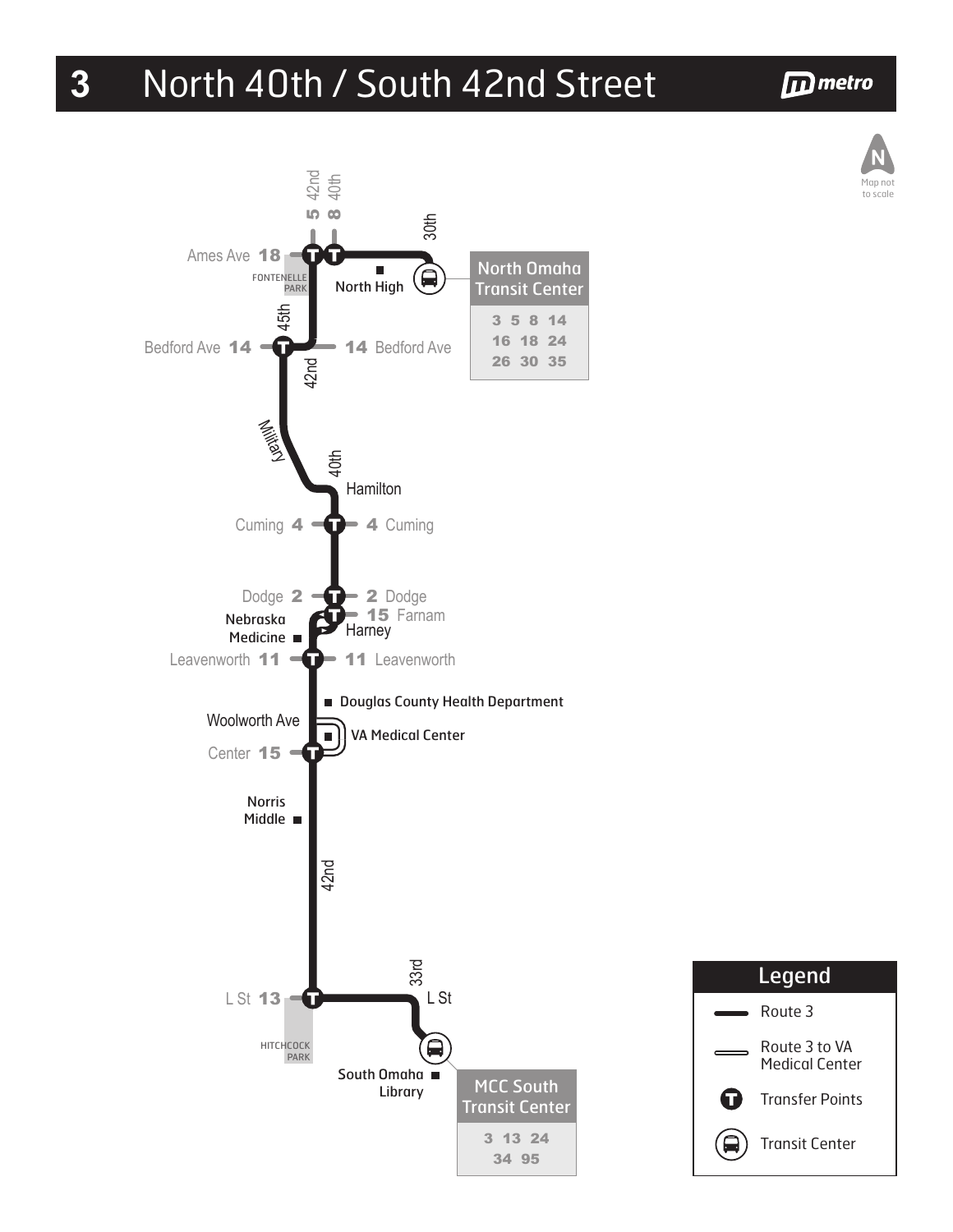|  |  |  |  | ٠ |
|--|--|--|--|---|
|--|--|--|--|---|

|            | Weekdays           |              |                    |                         |                     |                 |                       |                  |                  | Entre Semana        |                                                       | Weekdays               |                  |                  |                   |                       |                    |                         |                         |                   |              | <b>Entre Semana</b>        |          |
|------------|--------------------|--------------|--------------------|-------------------------|---------------------|-----------------|-----------------------|------------------|------------------|---------------------|-------------------------------------------------------|------------------------|------------------|------------------|-------------------|-----------------------|--------------------|-------------------------|-------------------------|-------------------|--------------|----------------------------|----------|
| From Route | Cuming<br>$22nd$ & | NOTC         | w<br>Ame<br>42nd & | Bedford<br>45th &       | Cuming<br>య<br>40th | Dodge<br>40th & | Leavenworth<br>42nd & | Medical<br>VA Me | Center<br>42nd & | Grover<br>య<br>42nd | Ľ<br>South <sup>-</sup><br>Arrive<br>MCC <sub>5</sub> | Depart<br>MCC South TC | Grover<br>42nd & | Center<br>42nd & | Medical<br>VA Mer | Leavenworth<br>42nd & | Dodge<br>య<br>40th | Cuming<br>య<br>40th     | Bedford<br>య<br>45th    | Ames<br>య<br>42nd | NOTC         | Cuming<br>22nd &           | To Route |
|            | 5:08a              | 5:15         | 5:20               | 5:24                    | 5:31                | 5:34            | 5:38                  |                  | 5:41             | 5:44                | 5:52                                                  | 6:00                   | 6:09             | 6:13             |                   | 6:16                  | 6:19               | 6:21                    | 6:28                    | 6:32              | 6:36         |                            |          |
|            | 5:38               | 5:45         | 5:50               | 5:54                    | 6:01                | 6:04            | 6:08                  |                  | 6:11             | 6:14                | 6:22                                                  | 6:30                   | 6:39             | 6:42             | 6:44              | 6:47                  | 6:49               | 6:51                    | 6:58                    | 7:02              | 7:06         |                            |          |
|            | 6:08               | 6:15         | 6:20               | 6:24                    | 6:31                | 6:34            | 6:38                  |                  | 6:41             | 6:44                | 6:52                                                  | 7:00                   | 7:09             | 7:13             |                   | 7:16                  | 7:19               | 7:21                    | 7:28                    | 7:32              | 7:36         |                            |          |
|            |                    | 6:45         | 6:50               | 6:54                    | 7:01                | 7:04            | 7:08                  |                  | 7:11             | 7:14                | 7:22                                                  | 7:30                   | 7:39             | 7:42             | 7:44              | 7:47                  | 7:49               | 7:51                    | 7:58                    | 8:02              | 8:06         |                            |          |
|            |                    | 7:15         | 7:20               | 7:24                    | 7:31                | 7:34            | 7:37                  | 7:39             | 7:41             | 7:44                | 7:52                                                  | 8:00                   | 8:09             | 8:13             |                   | 8:16                  | 8:19               | 8:21                    | 8:28                    | 8:32              | 8:36         |                            |          |
|            |                    | 7:45         | 7:50               | 7:54                    | 8:01                | 8:04            | 8:08                  |                  | 8:11             | 8:14                | 8:22                                                  | 8:30                   | 8:39             | 8:43             | 8:44              | 8:47                  | 8:49               | 8:51                    | 8:58                    | 9:02              | 9:06         |                            |          |
|            |                    | 8:15         | 8:20               | 8:24                    | 8:31                | 8:34            | 8:37                  | 8:39             | 8:41             | 8:44                | 8:52                                                  | 9:00                   | 9:09             | 9:13             |                   | 9:16                  | 9:19               | 9:21                    | 9:28                    | 9:32              | 9:36         |                            |          |
|            |                    | 8:45         | 8:50               | 8:54                    | 9:01                | 9:04            | 9:08                  |                  | 9:11             | 9:14                | 9:22                                                  | 9:30                   | 9:39             | 9:43             | 9:44              | 9:47                  | 9:49               | 9:51                    | 9:58                    | 10:02 10:06       |              |                            |          |
|            |                    | 9:15         | 9:20               | 9:24                    | 9:31                | 9:34            | 9:37                  | 9:39             | 9:41             | 9:44                | 9:52                                                  | 10:00                  | 10:09            | 10:13            |                   | 10:16                 | 10:19              | 10:21                   |                         | 10:28 10:32 10:36 |              |                            |          |
|            |                    | 9:45         | 9:50               | 9:54                    | 10:01               | 10:04           | 10:08                 |                  | 10:11            | 10:14               | 10:22                                                 | 10:30                  | 10:39            | 10:43            | 10:44             | 10:47                 | 10:49              |                         | 10:51 10:58 11:02 11:06 |                   |              |                            |          |
|            |                    |              |                    | 10:15 10:20 10:24 10:31 |                     | 10:34           | 10:37                 | 10:39            | 10:41            | 10:44               | 10:52                                                 | 11:00                  | 11:09            | 11:13            |                   | 11:16                 | 11:19              | 11:21                   | 11:28 11:32 11:36       |                   |              |                            |          |
|            |                    |              |                    | 10:45 10:50 10:54 11:01 |                     | 11:04           | 11:08                 |                  | 11:11            | 11:14               | 11:22                                                 | 11:30                  | 11:39            | 11:43            | 11:44             | 11:47                 | 11:49              | 11:51 11:58 12:02 12:06 |                         |                   |              |                            |          |
|            |                    |              |                    | 11:15 11:20 11:24 11:31 |                     | 11:34           | 11:37                 | 11:39            | 11:41            | 11:44               | 11:52                                                 | 12:00                  | 12:09            | 12:13            |                   | 12:16                 | 12:19              | 12:21 12:28 12:32 12:36 |                         |                   |              |                            |          |
|            |                    |              |                    | 11:45 11:50 11:54 12:01 |                     | 12:04           | 12:08                 |                  | 12:11            | 12:14               | 12:22                                                 | 12:30                  | 12:39            | 12:43            | 12:44             | 12:47                 | 12:49              |                         | 12:51 12:58 1:02        |                   | 1:06         |                            |          |
|            |                    |              |                    | 12:15 12:20 12:24 12:31 |                     | 12:34           | 12:37                 | 12:39            | 12:41            | 12:44               | 12:52                                                 | 1:00                   | 1:09             | 1:13             |                   | 1:16                  | 1:19               | 1:21                    | 1:28                    | 1:32              | 1:36         |                            |          |
|            |                    |              |                    | 12:45 12:50 12:54       | 1:01                | 1:04            | 1:08                  |                  | 1:11             | 1:14                | 1:22                                                  | 1:30                   | 1:39             | 1:43             | 1:44              | 1:47                  | 1:49               | 1:51                    | 1:58                    | 2:02              | 2:06         |                            |          |
|            |                    | 1:15         | 1:20               | 1:24                    | 1:31                | 1:34            | 1:37                  | 1:39             | 1:41             | 1:44                | 1:52                                                  | 2:00                   | 2:09             | 2:13             |                   | 2:16                  | 2:19               | 2:21                    | 2:28                    | 2:32              | 2:36         |                            |          |
|            |                    | 1:45         | 1:50               | 1:54                    | 2:01                | 2:04            | 2:08                  |                  | 2:11             | 2:14                | 2:22                                                  | 2:30                   | 2:39             | 2:43             | 2:44              | 2:47                  | 2:49               | 2:51                    | 2:58                    | 3:02              | 3:06         |                            |          |
|            |                    | 2:15         | 2:20               | 2:24                    | 2:31                | 2:34            | 2:37                  | 2:39             | 2:41             | 2:44                | 2:52                                                  | 3:00                   | 3:09             | 3:13             |                   | 3:16                  | 3:19               | 3:21                    | 3:28                    | 3:32              | 3:36         |                            |          |
|            |                    | 2:45         | 2:50               | 2:54                    | 3:01                | 3:04            | 3:08                  |                  | 3:11             | 3:14                | 3:22                                                  | 3:30                   | 3:39             | 3:43             | 3:44              | 3:47                  | 3:49               | 3:51                    | 3:58                    | 4:02              | 4:06         |                            |          |
|            |                    | 3:15         | 3:20               | 3:24                    | 3:31                | 3:34            | 3:37                  | 3:39             | 3:41             | 3:44                | 3:52                                                  | 4:00                   | 4:09             | 4:13             |                   | 4:16                  | 4:19               | 4:21                    | 4:28                    | 4:32              | 4:36         |                            |          |
|            |                    | 3:45         | 3:50               | 3:54                    | 4:01                | 4:04            | 4:08                  |                  | 4:11             | 4:14                | 4:22<br>4:52                                          | 4:30                   | 4:39             | 4:43             | 4:44              | 4:47                  | 4:49               | 4:51                    | 4:58                    | 5:02              | 5:06         |                            |          |
|            |                    | 4:15         | 4:20               | 4:24                    | 4:31                | 4:34            | 4:37<br>5:08          | 4:39             | 4:41             | 4:44                | 5:22                                                  | 5:00                   | 5:09<br>5:39     | 5:13<br>5:43     | 5:44              | 5:16<br>5:47          | 5:19               | 5:21<br>5:51            | 5:28                    | 5:32<br>6:02      | 5:36         |                            |          |
|            |                    | 4:45<br>5:15 | 4:50<br>5:20       | 4:54                    | 5:01                | 5:04<br>5:34    | 5:37                  | 5:39             | 5:11<br>5:41     | 5:14<br>5:44        | 5:52                                                  | 5:30                   |                  |                  |                   |                       | 5:49               |                         | 5:58                    |                   | 6:06         |                            |          |
|            |                    | 5:45         | 5:50               | 5:24<br>5:54            | 5:31<br>6:01        | 6:04            | 6:08                  |                  | 6:11             | 6:14                | 6:22                                                  | 6:00<br>6:30           | 6:09<br>6:39     | 6:13<br>6:43     | 6:44              | 6:16<br>6:47          | 6:19<br>6:49       | 6:21<br>6:51            | 6:28<br>6:58            | 6:32<br>7:02      | 6:36<br>7:06 |                            |          |
|            |                    | 6:15         | 6:20               | 6:24                    | 6:31                | 6:34            | 6:37                  | 6:39             | 6:41             | 6:44                | 6:52                                                  |                        | 7:09             |                  |                   | 7:16                  | 7:19               |                         | 7:28                    |                   | 7:36         |                            | 24       |
|            |                    | 6:45         | 6:50               | 6:54                    | 7:01                | 7:04            | 7:08                  |                  | 7:11             | 7:14                | 7:22                                                  | 7:00<br>7:30           | 7:39             | 7:13<br>7:43     | 7:44              | 7:47                  | 7:49               | 7:21<br>7:51            | 7:58                    | 7:32<br>8:02      | 8:06         |                            |          |
|            |                    | 7:15         | 7:20               | 7:24                    | 7:31                | 7:34            | 7:37                  | 7:39             | 7:41             | 7:44                | 7:52                                                  | 8:00                   | 8:09             | 8:13             |                   | 8:16                  | 8:19               | 8:21                    | 8:28                    | 8:32              | 8:36         |                            | 24       |
|            |                    | 8:15         | 8:20               | 8:24                    | 8:31                | 8:34            | 8:38                  |                  | 8:41             | 8:44                | 8:52                                                  | 9:00                   | 9:09             | 9:13             |                   | 9:16                  | 9:19               | 9:21                    | 9:28                    | 9:32              | 9:36         |                            | 24       |
| 24         |                    | 9:15         | 9:20               | 9:24                    | 9:31                | 9:34            | 9:38                  |                  | 9:41             | 9:44                | 9:52                                                  | 10:00                  | 10:09            | 10:13            |                   | 10:16                 | 10:19              | 10:21                   |                         |                   |              | 10:28 10:32 10:36 10:43 24 |          |
|            |                    |              |                    |                         |                     |                 |                       |                  |                  |                     |                                                       |                        |                  |                  |                   |                       |                    |                         |                         |                   |              |                            |          |

|      |                   |                         |                     |              |                          |                      |                  | <b>Entre Semana</b> |                               | Weekdays                                 |                  |               |                      |                          |                 |                  |                         |                   |                            | <b>Entre Semana</b> |          |
|------|-------------------|-------------------------|---------------------|--------------|--------------------------|----------------------|------------------|---------------------|-------------------------------|------------------------------------------|------------------|---------------|----------------------|--------------------------|-----------------|------------------|-------------------------|-------------------|----------------------------|---------------------|----------|
| NOTC | 42nd & Ames       | Bedford<br>త<br>45th    | Cuming<br>య<br>40th | 40th & Dodge | Leavenworth<br>య<br>42nd | VA Medical<br>Center | Center<br>42nd & | Grover<br>42nd &    | Ľ<br>South<br>Arrive<br>MCC S | South TC<br>Depart<br>MCC S <sub>9</sub> | Grover<br>42nd & | 42nd & Center | VA Medical<br>Center | Leavenworth<br>య<br>42nd | & Dodge<br>40th | Cuming<br>40th & | 45th & Bedford          | Ames<br>42nd &    | NOTC                       | Cuming<br>$22nd$ &  | To Route |
| 5:15 | 5:20              | 5:24                    | 5:31                | 5:34         | 5:38                     |                      | 5:41             | 5:44                | 5:52                          | 6:00                                     | 6:09             | 6:13          |                      | 6:16                     | 6:19            | 6:21             | 6:28                    | 6:32              | 6:36                       |                     |          |
| 5:45 | 5:50              | 5:54                    | 6:01                | 6:04         | 6:08                     |                      | 6:11             | 6:14                | 6:22                          | 6:30                                     | 6:39             | 6:42          | 6:44                 | 6:47                     | 6:49            | 6:51             | 6:58                    | 7:02              | 7:06                       |                     |          |
| 6:15 | 6:20              | 6:24                    | 6:31                | 6:34         | 6:38                     |                      | 6:41             | 6:44                | 6:52                          | 7:00                                     | 7:09             | 7:13          |                      | 7:16                     | 7:19            | 7:21             | 7:28                    | 7:32              | 7:36                       |                     |          |
| 6:45 | 6:50              | 6:54                    | 7:01                | 7:04         | 7:08                     |                      | 7:11             | 7:14                | 7:22                          | 7:30                                     | 7:39             | 7:42          | 7:44                 | 7:47                     | 7:49            | 7:51             | 7:58                    | 8:02              | 8:06                       |                     |          |
| 7:15 | 7:20              | 7:24                    | 7:31                | 7:34         | 7:37                     | 7:39                 | 7:41             | 7:44                | 7:52                          | 8:00                                     | 8:09             | 8:13          |                      | 8:16                     | 8:19            | 8:21             | 8:28                    | 8:32              | 8:36                       |                     |          |
| 7:45 | 7:50              | 7:54                    | 8:01                | 8:04         | 8:08                     |                      | 8:11             | 8:14                | 8:22                          | 8:30                                     | 8:39             | 8:43          | 8:44                 | 8:47                     | 8:49            | 8:51             | 8:58                    | 9:02              | 9:06                       |                     |          |
| 8:15 | 8:20              | 8:24                    | 8:31                | 8:34         | 8:37                     | 8:39                 | 8:41             | 8:44                | 8:52                          | 9:00                                     | 9:09             | 9:13          |                      | 9:16                     | 9:19            | 9:21             | 9:28                    | 9:32              | 9:36                       |                     |          |
| 8:45 | 8:50              | 8:54                    | 9:01                | 9:04         | 9:08                     |                      | 9:11             | 9:14                | 9:22                          | 9:30                                     | 9:39             | 9:43          | 9:44                 | 9:47                     | 9:49            | 9:51             | 9:58                    | 10:02 10:06       |                            |                     |          |
| 9:15 | 9:20              | 9:24                    | 9:31                | 9:34         | 9:37                     | 9:39                 | 9:41             | 9:44                | 9:52                          | 10:00                                    | 10:09            | 10:13         |                      | 10:16                    | 10:19           | 10:21            |                         | 10:28 10:32 10:36 |                            |                     |          |
| 9:45 | 9:50              | 9:54                    | 10:01               | 10:04        | 10:08                    |                      | 10:11            | 10:14               | 10:22                         | 10:30                                    | 10:39            | 10:43         | 10:44                | 10:47                    | 10:49           | 10:51            |                         | 10:58 11:02 11:06 |                            |                     |          |
|      | 0:15 10:20 10:24  |                         | 10:31               | 10:34        | 10:37                    | 10:39                | 10:41            | 10:44               | 10:52                         | 11:00                                    | 11:09            | 11:13         |                      | 11:16                    | 11:19           |                  | 11:21 11:28 11:32 11:36 |                   |                            |                     |          |
|      |                   | 10:45 10:50 10:54       | 11:01               | 11:04        | 11:08                    |                      | 11:11            | 11:14               | 11:22                         | 11:30                                    | 11:39            | 11:43         | 11:44                | 11:47 11:49              |                 |                  | 11:51 11:58 12:02 12:06 |                   |                            |                     |          |
|      |                   | 11:15 11:20 11:24 11:31 |                     | 11:34        | 11:37                    | 11:39                | 11:41            | 11:44               | 11:52                         | 12:00                                    | 12:09            | 12:13         |                      | 12:16                    | 12:19           |                  | 12:21 12:28 12:32 12:36 |                   |                            |                     |          |
|      |                   | 11:45 11:50 11:54 12:01 |                     | 12:04        | 12:08                    |                      | 12:11            | 12:14               | 12:22                         | 12:30                                    | 12:39            | 12:43         | 12:44                | 12:47                    | 12:49           |                  | 12:51 12:58 1:02        |                   | 1:06                       |                     |          |
|      |                   | 12:15 12:20 12:24 12:31 |                     | 12:34        | 12:37                    | 12:39                | 12:41            | 12:44               | 12:52                         | 1:00                                     | 1:09             | 1:13          |                      | 1:16                     | 1:19            | 1:21             | 1:28                    | 1:32              | 1:36                       |                     |          |
|      | 12:45 12:50 12:54 |                         | 1:01                | 1:04         | 1:08                     |                      | 1:11             | 1:14                | 1:22                          | 1:30                                     | 1:39             | 1:43          | 1:44                 | 1:47                     | 1:49            | 1:51             | 1:58                    | 2:02              | 2:06                       |                     |          |
| 1:15 | 1:20              | 1:24                    | 1:31                | 1:34         | 1:37                     | 1:39                 | 1:41             | 1:44                | 1:52                          | 2:00                                     | 2:09             | 2:13          |                      | 2:16                     | 2:19            | 2:21             | 2:28                    | 2:32              | 2:36                       |                     |          |
| 1:45 | 1:50              | 1:54                    | 2:01                | 2:04         | 2:08                     |                      | 2:11             | 2:14                | 2:22                          | 2:30                                     | 2:39             | 2:43          | 2:44                 | 2:47                     | 2:49            | 2:51             | 2:58                    | 3:02              | 3:06                       |                     |          |
| 2:15 | 2:20              | 2:24                    | 2:31                | 2:34         | 2:37                     | 2:39                 | 2:41             | 2:44                | 2:52                          | 3:00                                     | 3:09             | 3:13          |                      | 3:16                     | 3:19            | 3:21             | 3:28                    | 3:32              | 3:36                       |                     |          |
| 2:45 | 2:50              | 2:54                    | 3:01                | 3:04         | 3:08                     |                      | 3:11             | 3:14                | 3:22                          | 3:30                                     | 3:39             | 3:43          | 3:44                 | 3:47                     | 3:49            | 3:51             | 3:58                    | 4:02              | 4:06                       |                     |          |
| 3:15 | 3:20              | 3:24                    | 3:31                | 3:34         | 3:37                     | 3:39                 | 3:41             | 3:44                | 3:52                          | 4:00                                     | 4:09             | 4:13          |                      | 4:16                     | 4:19            | 4:21             | 4:28                    | 4:32              | 4:36                       |                     |          |
| 3:45 | 3:50              | 3:54                    | 4:01                | 4:04         | 4:08                     |                      | 4:11             | 4:14                | 4:22                          | 4:30                                     | 4:39             | 4:43          | 4:44                 | 4:47                     | 4:49            | 4:51             | 4:58                    | 5:02              | 5:06                       |                     |          |
| 4:15 | 4:20              | 4:24                    | 4:31                | 4:34         | 4:37                     | 4:39                 | 4:41             | 4:44                | 4:52                          | 5:00                                     | 5:09             | 5:13          |                      | 5:16                     | 5:19            | 5:21             | 5:28                    | 5:32              | 5:36                       |                     |          |
| 4:45 | 4:50              | 4:54                    | 5:01                | 5:04         | 5:08                     |                      | 5:11             | 5:14                | 5:22                          | 5:30                                     | 5:39             | 5:43          | 5:44                 | 5:47                     | 5:49            | 5:51             | 5:58                    | 6:02              | 6:06                       |                     |          |
| 5:15 | 5:20              | 5:24                    | 5:31                | 5:34         | 5:37                     | 5:39                 | 5:41             | 5:44                | 5:52                          | 6:00                                     | 6:09             | 6:13          |                      | 6:16                     | 6:19            | 6:21             | 6:28                    | 6:32              | 6:36                       |                     |          |
| 5:45 | 5:50              | 5:54                    | 6:01                | 6:04         | 6:08                     |                      | 6:11             | 6:14                | 6:22                          | 6:30                                     | 6:39             | 6:43          | 6:44                 | 6:47                     | 6:49            | 6:51             | 6:58                    | 7:02              | 7:06                       |                     |          |
| 6:15 | 6:20              | 6:24                    | 6:31                | 6:34         | 6:37                     | 6:39                 | 6:41             | 6:44                | 6:52                          | 7:00                                     | 7:09             | 7:13          |                      | 7:16                     | 7:19            | 7:21             | 7:28                    | 7:32              | 7:36                       |                     | 24       |
| 6:45 | 6:50              | 6:54                    | 7:01                | 7:04         | 7:08                     |                      | 7:11             | 7:14                | 7:22                          | 7:30                                     | 7:39             | 7:43          | 7:44                 | 7:47                     | 7:49            | 7:51             | 7:58                    | 8:02              | 8:06                       |                     |          |
| 7:15 | 7:20              | 7:24                    | 7:31                | 7:34         | 7:37                     | 7:39                 | 7:41             | 7:44                | 7:52                          | 8:00                                     | 8:09             | 8:13          |                      | 8:16                     | 8:19            | 8:21             | 8:28                    | 8:32              | 8:36                       |                     | 24       |
| 8:15 | 8:20              | 8:24                    | 8:31                | 8:34         | 8:38                     |                      | 8:41             | 8:44                | 8:52                          | 9:00                                     | 9:09             | 9:13          |                      | 9:16                     | 9:19            | 9:21             | 9:28                    | 9:32              | 9:36                       |                     | 24       |
|      | 9:15 9:20         | 9:24                    | 9:31                | 9:34         | 9:38                     |                      | 9:41             | 9:44                | 9:52                          | 10:00                                    | 10:09            | 10:13         |                      | 10:16                    | 10:19           | 10:21            |                         |                   | 10:28 10:32 10:36 10:43 24 |                     |          |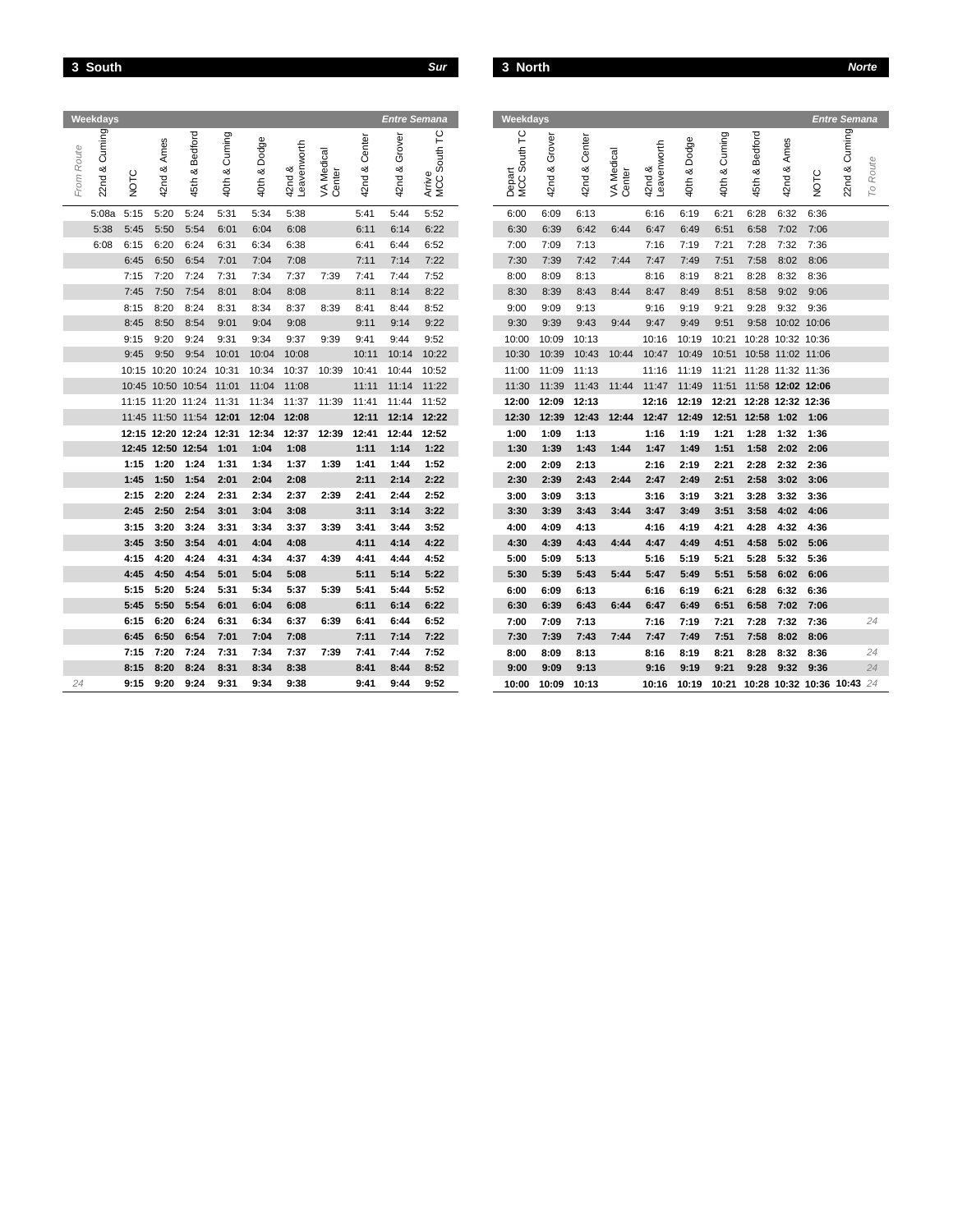|                | <b>Saturdays</b>             |      |                |                      |                  |                   |                          |                      |                                 |               | Sábados                                | <b>Saturdays</b>                         |                     |               |                      |                       |                 |                         |                         |                               |             | <b>Sábados</b> |          |
|----------------|------------------------------|------|----------------|----------------------|------------------|-------------------|--------------------------|----------------------|---------------------------------|---------------|----------------------------------------|------------------------------------------|---------------------|---------------|----------------------|-----------------------|-----------------|-------------------------|-------------------------|-------------------------------|-------------|----------------|----------|
| From Route     | & Cuming<br>22 <sub>nd</sub> | NOTC | Ames<br>42nd & | Bedford<br>య<br>45th | Cuming<br>40th & | Dodge<br>40th & 8 | Leavenworth<br>య<br>42nd | VA Medical<br>Center | Center<br>య<br>42 <sub>nd</sub> | 42nd & Grover | South TC<br>Arrive<br>MCC <sub>S</sub> | South TC<br>Depart<br>MCC S <sub>1</sub> | Grover<br>ಯ<br>42nd | 42nd & Center | VA Medical<br>Center | 42nd &<br>Leavenworth | Dodge<br>40th & | Cuming<br>య<br>40th     | Bedford<br>∞<br>45th    | Ames<br>య<br>42 <sub>nd</sub> | NOTC        | 22nd & Cuming  | To Route |
|                | 6:20a                        |      |                |                      |                  |                   |                          |                      |                                 |               | 6:30                                   | 6:30a                                    | 6:39                | 6:43          |                      | 6:46                  | 6:49            | 6:51                    | 6:58                    | 7:02                          | 7:06        |                |          |
|                | 6:09                         | 6:16 | 6:21           | 6:25                 | 6:32             | 6:35              | 6:39                     |                      | 6:42                            | 6:45          | 6:53                                   | 7:00                                     | 7:09                | 7:13          |                      | 7:16                  | 7:19            | 7:21                    | 7:28                    | 7:32                          | 7:36        |                |          |
|                | 6:39                         | 6:46 | 6:51           | 6:55                 | 7:02             | 7:05              | 7:09                     |                      | 7:12                            | 7:15          | 7:23                                   | 7:30                                     | 7:39                | 7:42          | 7:44                 | 7:47                  | 7:49            | 7:51                    | 7:58                    | 8:02                          | 8:06        |                |          |
|                |                              | 7:16 | 7:21           | 7:25                 | 7:32             | 7:35              | 7:38                     | 7:40                 | 7:42                            | 7:45          | 7:53                                   | 8:00                                     | 8:09                | 8:13          |                      | 8:16                  | 8:19            | 8:21                    | 8:28                    | 8:32                          | 8:36        |                |          |
|                |                              | 7:46 | 7:51           | 7:55                 | 8:02             | 8:05              | 8:09                     |                      | 8:12                            | 8:15          | 8:23                                   | 8:30                                     | 8:39                | 8:42          | 8:44                 | 8:47                  | 8:49            | 8:51                    | 8:58                    | 9:02                          | 9:06        |                |          |
|                |                              | 8:16 | 8:21           | 8:25                 | 8:32             | 8:35              | 8:38                     | 8:40                 | 8:42                            | 8:45          | 8:53                                   | 9:00                                     | 9:09                | 9:13          |                      | 9:16                  | 9:19            | 9:21                    | 9:28                    | 9:32                          | 9:36        |                |          |
|                |                              | 8:46 | 8:51           | 8:55                 | 9:02             | 9:05              | 9:09                     |                      | 9:12                            | 9:15          | 9:23                                   | 9:30                                     | 9:39                | 9:42          | 9:44                 | 9:47                  | 9:49            | 9:51                    | 9:58                    |                               | 10:02 10:06 |                |          |
|                |                              | 9:16 | 9:21           | 9:25                 | 9:32             | 9:35              | 9:38                     | 9:40                 | 9:42                            | 9:45          | 9:53                                   | 10:00                                    | 10:09               | 10:13         |                      | 10:16                 | 10:19           | 10:21                   | 10:28 10:32 10:36       |                               |             |                |          |
|                |                              | 9:46 | 9:51           | 9:55                 | 10:02            | 10:05             | 10:09                    |                      | 10:12                           | 10:15         | 10:23                                  | 10:30                                    | 10:39               | 10:42         | 10:44                | 10:47                 | 10:49           | 10:51                   | 10:58 11:02 11:06       |                               |             |                |          |
|                |                              |      |                | 10:16 10:21 10:25    | 10:32            | 10:35             | 10:38                    | 10:40                | 10:42                           | 10:45         | 10:53                                  | 11:00                                    | 11:09               | 11:13         |                      | 11:16                 | 11:19           | 11:21 11:28 11:32 11:36 |                         |                               |             |                |          |
|                |                              |      |                | 10:46 10:51 10:55    | 11:02            | 11:05             | 11:09                    |                      |                                 | 11:12 11:15   | 11:23                                  | 11:30                                    | 11:39               | 11:42         | 11:44 11:47          |                       | 11:49           |                         | 11:51 11:58 12:02 12:06 |                               |             |                |          |
|                |                              |      |                | 11:16 11:21 11:25    | 11:32            | 11:35             | 11:38                    | 11:40                | 11:42                           | 11:45         | 11:53                                  | 12:00                                    | 12:09               | 12:13         |                      | 12:16                 | 12:19           | 12:21                   | 12:28 12:32 12:36       |                               |             |                |          |
|                |                              |      |                | 11:46 11:51 11:55    | 12:02            | 12:05             | 12:09                    |                      | 12:12                           | 12:15         | 12:23                                  | 12:30                                    | 12:39               | 12:42         | 12:44                | 12:47                 | 12:49           | 12:51                   | 12:58 1:02              |                               | 1:06        |                |          |
|                |                              |      |                | 12:16 12:21 12:25    | 12:32            | 12:35             | 12:38                    | 12:40                | 12:42                           | 12:45         | 12:53                                  | 1:00                                     | 1:09                | 1:13          |                      | 1:16                  | 1:19            | 1:21                    | 1:28                    | 1:32                          | 1:36        |                |          |
|                |                              |      |                | 12:46 12:51 12:55    | 1:02             | 1:05              | 1:09                     |                      | 1:12                            | 1:15          | 1:23                                   | 1:30                                     | 1:39                | 1:42          | 1:44                 | 1:47                  | 1:49            | 1:51                    | 1:58                    | 2:02                          | 2:06        |                |          |
|                |                              | 1:16 | 1:21           | 1:25                 | 1:32             | 1:35              | 1:38                     | 1:40                 | 1:42                            | 1:45          | 1:53                                   | 2:00                                     | 2:09                | 2:13          |                      | 2:16                  | 2:19            | 2:21                    | 2:28                    | 2:32                          | 2:36        |                |          |
|                |                              | 1:46 | 1:51           | 1:55                 | 2:02             | 2:05              | 2:09                     |                      | 2:12                            | 2:15          | 2:23                                   | 2:30                                     | 2:39                | 2:42          | 2:44                 | 2:47                  | 2:49            | 2:51                    | 2:58                    | 3:02                          | 3:06        |                |          |
|                |                              | 2:16 | 2:21           | 2:25                 | 2:32             | 2:35              | 2:38                     | 2:40                 | 2:42                            | 2:45          | 2:53                                   | 3:00                                     | 3:09                | 3:13          |                      | 3:16                  | 3:19            | 3:21                    | 3:28                    | 3:32                          | 3:36        |                |          |
|                |                              | 2:46 | 2:51           | 2:55                 | 3:02             | 3:05              | 3:09                     |                      | 3:12                            | 3:15          | 3:23                                   | 3:30                                     | 3:39                | 3:42          | 3:44                 | 3:47                  | 3:49            | 3:51                    | 3:58                    | 4:02                          | 4:06        |                |          |
|                |                              | 3:16 | 3:21           | 3:25                 | 3:32             | 3:35              | 3:38                     | 3:40                 | 3:42                            | 3:45          | 3:53                                   | 4:00                                     | 4:09                | 4:13          |                      | 4:16                  | 4:19            | 4:21                    | 4:28                    | 4:32                          | 4:36        |                |          |
|                |                              | 3:46 | 3:51           | 3:55                 | 4:02             | 4:05              | 4:09                     |                      | 4:12                            | 4:15          | 4:23                                   | 4:30                                     | 4:39                | 4:42          | 4:44                 | 4:47                  | 4:49            | 4:51                    | 4:58                    | 5:02                          | 5:06        |                |          |
|                |                              | 4:16 | 4:21           | 4:25                 | 4:32             | 4:35              | 4:38                     | 4:40                 | 4:42                            | 4:45          | 4:53                                   | 5:00                                     | 5:09                | 5:13          |                      | 5:16                  | 5:19            | 5:21                    | 5:28                    | 5:32                          | 5:36        |                |          |
|                |                              | 4:46 | 4:51           | 4:55                 | 5:02             | 5:05              | 5:09                     |                      | 5:12                            | 5:15          | 5:23                                   | 5:30                                     | 5:39                | 5:42          | 5:44                 | 5:47                  | 5:49            | 5:51                    | 5:58                    | 6:02                          | 6:06        |                |          |
|                |                              | 5:16 | 5:21           | 5:25                 | 5:32             | 5:35              | 5:38                     | 5:40                 | 5:42                            | 5:45          | 5:53                                   | 6:00                                     | 6:09                | 6:13          |                      | 6:16                  | 6:19            | 6:21                    | 6:28                    | 6:32                          | 6:36        |                |          |
|                |                              | 5:46 | 5:51           | 5:55                 | 6:02             | 6:05              | 6:09                     |                      | 6:12                            | 6:15          | 6:23                                   | 6:30                                     | 6:39                | 6:42          |                      | 6:47                  | 6:49            | 6:51                    | 6:58                    | 7:02                          | 7:06        |                |          |
|                |                              | 6:16 | 6:21           | 6:25                 | 6:32             | 6:35              | 6:39                     |                      | 6:42                            | 6:45          | 6:53                                   | 7:00                                     | 7:09                | 7:13          |                      | 7:16                  | 7:19            | 7:21                    | 7:28                    | 7:32                          | 7:36        |                | 24       |
|                |                              | 6:46 | 6:51           | 6:55                 | 7:02             | 7:05              | 7:09                     |                      | 7:12                            | 7:15          | 7:23                                   | 7:30                                     | 7:39                | 7:42          |                      | 7:47                  | 7:49            | 7:51                    | 7:58                    | 8:02                          | 8:06        |                |          |
|                |                              | 7:16 | 7:21           | 7:25                 | 7:32             | 7:35              | 7:39                     |                      | 7:42                            | 7:45          | 7:53                                   | 8:00                                     | 8:09                | 8:13          |                      | 8:16                  | 8:19            | 8:21                    | 8:28                    | 8:32                          | 8:36        |                | 24       |
|                |                              | 8:16 | 8:21           | 8:25                 | 8:32             | 8:35              | 8:39                     |                      | 8:42                            | 8:45          | 8:53                                   | 9:00                                     | 9:09                | 9:13          |                      | 9:16                  | 9:19            | 9:21                    | 9:28                    | 9:32                          | 9:36        |                | 24       |
| 24             |                              | 9:16 | 9:21           | 9:25                 | 9:32             | 9:35              | 9:39                     |                      | 9:42                            | 9:45          | 9:53                                   | 9:53                                     |                     |               |                      |                       |                 |                         |                         |                               |             | 10:03p         |          |
| <b>Sundavs</b> |                              |      |                |                      |                  |                   |                          |                      |                                 |               | <b>Domingos</b>                        | Sundays                                  |                     |               |                      |                       |                 |                         |                         |                               |             | Dominans       |          |

|            | 6:20a          |                 |        |                   |                               |              |                     |       |                 |             | 6:30                       |
|------------|----------------|-----------------|--------|-------------------|-------------------------------|--------------|---------------------|-------|-----------------|-------------|----------------------------|
|            | 6:09           | 6:16            | 6:21   | 6:25              | 6:32                          | 6:35         | 6:39                |       | 6:42            | 6:45        | 6:53                       |
|            | 6:39           | 6:46            | 6:51   | 6:55              | 7:02                          | 7:05         | 7:09                |       | 7:12            | 7:15        | 7:23                       |
|            |                | 7:16            | 7:21   | 7:25              | 7:32                          | 7:35         | 7:38                | 7:40  | 7:42            | 7:45        | 7:53                       |
|            |                | 7:46            | 7:51   | 7:55              | 8:02                          | 8:05         | 8:09                |       | 8:12            | 8:15        | 8:23                       |
|            |                | 8:16            | 8:21   | 8:25              | 8:32                          | 8:35         | 8:38                | 8:40  | 8:42            | 8:45        | 8:53                       |
|            |                | 8:46            | 8:51   | 8:55              | 9:02                          | 9:05         | 9:09                |       | 9:12            | 9:15        | 9:23                       |
|            |                | 9:16            | 9:21   | 9:25              | 9:32                          | 9:35         | 9:38                | 9:40  | 9:42            | 9:45        | 9:53                       |
|            |                | 9:46            | 9:51   | 9:55              | 10:02                         | 10:05        | 10:09               |       | 10:12           | 10:15       | 10:23                      |
|            |                | 10:16           | 10:21  | 10:25             | 10:32                         | 10:35        | 10:38               | 10:40 | 10:42           | 10:45       | 10:53                      |
|            |                |                 |        | 10:46 10:51 10:55 | 11:02                         | 11:05        | 11:09               |       | 11:12           | 11:15       | 11:23                      |
|            |                |                 |        |                   | 11:16 11:21 11:25 11:32       | 11:35        | 11:38               | 11:40 | 11:42           | 11:45       | 11:53                      |
|            |                |                 |        |                   | 11:46 11:51 11:55 12:02 12:05 |              | 12:09               |       |                 | 12:12 12:15 | 12:23                      |
|            |                |                 |        | 12:16 12:21 12:25 | 12:32                         | 12:35        | 12:38               | 12:40 | 12:42           | 12:45       | 12:53                      |
|            |                |                 |        | 12:46 12:51 12:55 | 1:02                          | 1:05         | 1:09                |       | 1:12            | 1:15        | 1:23                       |
|            |                | 1:16            | 1:21   | 1:25              | 1:32                          | 1:35         | 1:38                | 1:40  | 1:42            | 1:45        | 1:53                       |
|            |                | 1:46            | 1:51   | 1:55              | 2:02                          | 2:05         | 2:09                |       | 2:12            | 2:15        | 2:23                       |
|            |                | 2:16            | 2:21   | 2:25              | 2:32                          | 2:35         | 2:38                | 2:40  | 2:42            | 2:45        | 2:53                       |
|            |                | 2:46            | 2:51   | 2:55              | 3:02                          | 3:05         | 3:09                |       | 3:12            | 3:15        | 3:23                       |
|            |                | 3:16            | 3:21   | 3:25              | 3:32                          | 3:35         | 3:38                | 3:40  | 3:42            | 3:45        | 3:53                       |
|            |                | 3:46            | 3:51   | 3:55              | 4:02                          | 4:05         | 4:09                |       | 4:12            | 4:15        | 4:23                       |
|            |                | 4:16            | 4:21   | 4:25              | 4:32                          | 4:35         | 4:38                | 4:40  | 4:42            | 4:45        | 4:53                       |
|            |                | 4:46            | 4:51   | 4:55              | 5:02                          | 5:05         | 5:09                |       | 5:12            | 5:15        | 5:23                       |
|            |                | 5:16            | 5:21   | 5:25              | 5:32                          | 5:35         | 5:38                | 5:40  | 5:42            | 5:45        | 5:53                       |
|            |                | 5:46            | 5:51   | 5:55              | 6:02                          | 6:05         | 6:09                |       | 6:12            | 6:15        | 6:23                       |
|            |                | 6:16            | 6:21   | 6:25              | 6:32                          | 6:35         | 6:39                |       | 6:42            | 6:45        | 6:53                       |
|            |                | 6:46            | 6:51   | 6:55              | 7:02                          | 7:05         | 7:09                |       | 7:12            | 7:15        | 7:23                       |
|            |                | 7:16            | 7:21   | 7:25              | 7:32                          | 7:35         | 7:39                |       | 7:42            | 7:45        | 7:53                       |
|            |                | 8:16            | 8:21   | 8:25              | 8:32                          | 8:35         | 8:39                |       | 8:42            | 8:45        | 8:53                       |
| 24         |                | 9:16            | 9:21   | 9:25              | 9:32                          | 9:35         | 9:39                |       | 9:42            | 9:45        | 9:53                       |
|            |                |                 |        |                   |                               |              |                     |       |                 |             |                            |
|            |                |                 |        |                   |                               |              |                     |       |                 |             |                            |
|            | <b>Sundays</b> |                 |        |                   |                               |              |                     |       |                 |             | Domingos                   |
|            | Cuming         |                 |        |                   |                               |              |                     |       |                 |             | P                          |
|            |                |                 | Ames   |                   |                               |              |                     |       |                 | Grover      | South                      |
|            | య              |                 |        |                   |                               |              | య                   |       |                 | య           |                            |
| From Route | 22nd           | NOTC            | 42nd & | 45th & Bedford    | 40th & Cuming                 | 40th & Dodge | Leavenworth<br>42nd |       | 42nd & Center   | 42nd        | Arrive<br>MCC <sub>S</sub> |
|            |                |                 |        |                   |                               |              |                     |       |                 |             |                            |
|            | 7:09a          | 7:16            | 7:21   | 7:25              | 7:32                          | 7:35         | 7:39                |       | 7:42            | 7:45        | 7:53                       |
| 24         |                | 8:16            | 8:21   | 8:25              | 8:32                          | 8:35         | 8:39                |       | 8:42            | 8:45        | 8:53                       |
| 24         |                | 9:16            | 9:21   | 9:25              | 9:32                          | 9:35         | 9:39                |       | 9:42            | 9:45        | 9:53                       |
|            |                | $\overline{10}$ | 10.01  | 1000              | 10.00                         |              |                     |       | $\overline{10}$ | 10.15       |                            |

| uming<br>Route<br>Ō<br>ంర<br>22 <sub>nd</sub><br>From | NOTC | ဖ<br>Ame:<br>య<br>42nd | edford<br>മ<br>య<br>45th | Cuming<br>ంర<br>40th | Dodge<br>య<br>40th                           | orth<br>₹<br>aven<br>య<br>42nd<br>ு | Center<br>య<br>42 <sub>nd</sub> | ৯<br>Ğrov<br>య<br>42 <sub>nd</sub> | p<br>ŧ<br>$\circ$<br>Arrive<br>MCC <sub>S</sub> | ٢<br>ŧ | rover<br>O<br>ంర<br>42 <sub>nd</sub>                                                                                  | enter<br>O<br>య<br>42 <sub>nd</sub> | th | Dodge<br>య<br>40th                                                                                            | Cuming<br>య<br>40th | Bedford<br>య<br>45th | Ames<br>ంర<br>42 <sub>nd</sub> | NOTC | Cuming<br>య<br>22 <sub>nd</sub>                                   |
|-------------------------------------------------------|------|------------------------|--------------------------|----------------------|----------------------------------------------|-------------------------------------|---------------------------------|------------------------------------|-------------------------------------------------|--------|-----------------------------------------------------------------------------------------------------------------------|-------------------------------------|----|---------------------------------------------------------------------------------------------------------------|---------------------|----------------------|--------------------------------|------|-------------------------------------------------------------------|
|                                                       | 7:16 | 7:21                   | 7:25                     | 7:32                 | 7:35                                         | 7:39                                | 7:42                            | 7:45                               | 7:53                                            |        | 8:09                                                                                                                  | 8:13                                |    | 8:19                                                                                                          | 8:21                | 8:28                 | 8:32                           | 8:36 |                                                                   |
| 24                                                    | 8:16 | 8:21                   | 8:25                     | 8:32                 | 8:35                                         | 8:39                                | 8:42                            | 8:45                               | 8:53                                            |        | 9:09                                                                                                                  | 9:13                                |    | 9:19                                                                                                          | 9:21                | 9:28                 | 9:32                           | 9:36 |                                                                   |
| 24                                                    | 9:16 | 9:21                   | 9:25                     | 9:32                 | 9:35                                         | 9:39                                | 9:42                            | 9:45                               | 9:53                                            |        | 10:09                                                                                                                 | 10:13                               |    | 10:19                                                                                                         | 10:21               |                      |                                |      |                                                                   |
| 24                                                    |      |                        | 10:25                    | 10:32                | 10:35                                        | 10:39                               |                                 | 10:45                              | 10:53                                           |        | 11:09                                                                                                                 | 11:13                               |    | 11:19                                                                                                         | 11:21               |                      |                                |      |                                                                   |
| 24                                                    |      |                        |                          |                      | 11:35                                        | 11:39                               |                                 | 11:45                              | 11:53                                           |        | 12:09                                                                                                                 | 12:13                               |    | 12:19                                                                                                         |                     |                      |                                |      |                                                                   |
| 24                                                    |      |                        |                          | 12:32                | 12:35                                        | 12:39                               |                                 | 12:45                              | 12:53                                           |        | 1:09                                                                                                                  | 1:13                                |    | 1:19                                                                                                          | 1:21                | 1:28                 | 1:32                           | 1:36 |                                                                   |
| 24                                                    | 1:16 | 1:21                   | 1:25                     | 1:32                 | 1:35                                         | 1:39                                | 1:42                            | 1:45                               | 1:53                                            |        | 2:09                                                                                                                  | 2:13                                |    | 2:19                                                                                                          | 2:21                | 2:28                 | 2:32                           | 2:36 |                                                                   |
| 24                                                    | 2:16 | 2:21                   | 2:25                     | 2:32                 | 2:35                                         | 2:39                                | 2:42                            | 2:45                               | 2:53                                            |        | 3:09                                                                                                                  | 3:13                                |    | 3:19                                                                                                          | 3:21                | 3:28                 | 3:32                           | 3:36 |                                                                   |
| 24                                                    | 3:16 | 3:21                   | 3:25                     | 3:32                 | 3:35                                         | 3:39                                | 3:42                            | 3:45                               | 3:53                                            |        | 4:09                                                                                                                  | 4:13                                |    | 4:19                                                                                                          | 4:21                | 4:28                 | 4:32                           | 4:36 |                                                                   |
| 24                                                    | 4:16 | 4:21                   | 4:25                     | 4:32                 | 4:35                                         | 4:39                                | 4:42                            | 4:45                               | 4:53                                            |        | 5:09                                                                                                                  | 5:13                                |    | 5:19                                                                                                          | 5:21                | 5:28                 | 5:32                           | 5:36 |                                                                   |
| 24                                                    | 5:16 | 5:21                   | 5:25                     | 5:32                 | 5:35                                         | 5:39                                | 5:42                            | 5:45                               | 5:53                                            |        | 6:09                                                                                                                  | 6:13                                |    | 6:19                                                                                                          | 6:21                | 6:28                 | 6:32                           | 6:36 |                                                                   |
| 24                                                    | 6:16 | 6:21                   | 6:25                     | 6:32                 | 6:35                                         | 6:39                                | 6:42                            | 6:45                               | 6:53p                                           |        |                                                                                                                       |                                     |    |                                                                                                               |                     |                      |                                |      | 7:03p                                                             |
|                                                       |      | 7:09a                  |                          | 10:16 10:21          | 11:16 11:21 11:25 11:32<br>12:16 12:21 12:25 |                                     |                                 | 10:42<br>11:42<br>12:42            |                                                 |        | Depart<br>MCC Sou<br>8:00a<br>9:00<br>10:00<br>11:00<br>12:00<br>1:00<br>2:00<br>3:00<br>4:00<br>5:00<br>6:00<br>6:53 |                                     |    | 42nd &<br>Leavenwo<br>8:16<br>9:16<br>10:16<br>11:16<br>12:16<br>1:16<br>2:16<br>3:16<br>4:16<br>5:16<br>6:16 |                     |                      |                                |      | 10:28 10:32 10:36<br>11:28 11:32 11:36<br>12:21 12:28 12:32 12:36 |

|               | sundays              |       |                       |                      |                         |                                |                               |                     |                         | Domingos                       | sundays               |                                     |                               |                       |       |                    |                  |                         |                    |      | Domingos               |          |
|---------------|----------------------|-------|-----------------------|----------------------|-------------------------|--------------------------------|-------------------------------|---------------------|-------------------------|--------------------------------|-----------------------|-------------------------------------|-------------------------------|-----------------------|-------|--------------------|------------------|-------------------------|--------------------|------|------------------------|----------|
| Route<br>From | Cuming<br>ంర<br>22nd | NOTC  | mes<br>⋖<br>య<br>42nd | Bedford<br>య<br>45th | Cuming<br>య<br>40th     | Φ<br>-ඉ<br>Ō<br>ă<br>య<br>40th | orth<br>š<br>42nd &<br>Leaven | Center<br>య<br>42nd | rover<br>O<br>య<br>42nd | p<br>t<br>Ō<br>Arrive<br>MCC 5 | ٢<br>Depart<br>MCC So | Ф<br>Grov<br>ంర<br>42 <sub>nd</sub> | ntei<br>య<br>42 <sub>nd</sub> | 42nd &<br>Leavenworth |       | Dodge<br>œ<br>40th | Cuming<br>40th & | Bedford<br>ంర<br>45th   | Ames<br>ంర<br>42nd | NOTC | ming<br>ā<br>య<br>22nd | To Route |
|               | 7:09a                | 7:16  | 7:21                  | 7:25                 | 7:32                    | 7:35                           | 7:39                          | 7:42                | 7:45                    | 7:53                           | 8:00a                 | 8:09                                | 8:13                          | 8:16                  |       | 8:19               | 8:21             | 8:28                    | 8:32               | 8:36 |                        | 24       |
| 24            |                      | 8:16  | 8:21                  | 8:25                 | 8:32                    | 8:35                           | 8:39                          | 8:42                | 8:45                    | 8:53                           | 9:00                  | 9:09                                | 9:13                          | 9:16                  |       | 9:19               | 9:21             | 9:28                    | 9:32               | 9:36 |                        | 24       |
| 24            |                      | 9:16  | 9:21                  | 9:25                 | 9:32                    | 9:35                           | 9:39                          | 9:42                | 9:45                    | 9:53                           | 10:00                 | 10:09                               | 10:13                         |                       | 10:16 | 10:19              | 10:21            | 10:28 10:32 10:36       |                    |      |                        | 24       |
| 24            |                      | 10:16 | 10:21                 | 10:25                | 10:32                   | 10:35                          | 10:39                         | 10:42               | 10:45                   | 10:53                          | 11:00                 | 11:09                               | 11:13                         |                       | 11:16 | 11:19              | 11:21            | 11:28 11:32 11:36       |                    |      |                        | 24       |
| 24            |                      |       |                       |                      | 11:16 11:21 11:25 11:32 | 11:35                          | 11:39                         |                     | 11:42 11:45             | 11:53                          | 12:00                 | 12:09                               | 12:13                         |                       | 12:16 | 12:19              |                  | 12:21 12:28 12:32 12:36 |                    |      |                        | 24       |
| 24            |                      |       |                       |                      | 12:16 12:21 12:25 12:32 | 12:35                          | 12:39                         | 12:42               | 12:45                   | 12:53                          | 1:00                  | 1:09                                | 1:13                          |                       | 1:16  | 1:19               | 1:21             | 1:28                    | 1:32               | 1:36 |                        | 24       |
| 24            |                      | 1:16  | 1:21                  | 1:25                 | 1:32                    | 1:35                           | 1:39                          | 1:42                | 1:45                    | 1:53                           | 2:00                  | 2:09                                | 2:13                          |                       | 2:16  | 2:19               | 2:21             | 2:28                    | 2:32               | 2:36 |                        | 24       |
| 24            |                      | 2:16  | 2:21                  | 2:25                 | 2:32                    | 2:35                           | 2:39                          | 2:42                | 2:45                    | 2:53                           | 3:00                  | 3:09                                | 3:13                          | 3:16                  |       | 3:19               | 3:21             | 3:28                    | 3:32               | 3:36 |                        | 24       |
| 24            |                      | 3:16  | 3:21                  | 3:25                 | 3:32                    | 3:35                           | 3:39                          | 3:42                | 3:45                    | 3:53                           | 4:00                  | 4:09                                | 4:13                          | 4:16                  |       | 4:19               | 4:21             | 4:28                    | 4:32 4:36          |      |                        | 24       |
| 24            |                      | 4:16  | 4:21                  | 4:25                 | 4:32                    | 4:35                           | 4:39                          | 4:42                | 4:45                    | 4:53                           | 5:00                  | 5:09                                | 5:13                          |                       | 5:16  | 5:19               | 5:21             | 5:28                    | 5:32 5:36          |      |                        | 24       |
| 24            |                      | 5:16  | 5:21                  | 5:25                 | 5:32                    | 5:35                           | 5:39                          | 5:42                | 5:45                    | 5:53                           | 6:00                  | 6:09                                | 6:13                          |                       | 6:16  | 6:19               | 6:21             | 6:28                    | 6:32 6:36          |      |                        | 24       |
| つイ            |                      | C.4C  |                       | $6.21$ $6.25$        | 6.22                    | 6.25                           | 6.20                          | 6.12                | 6.15                    | 6.52n                          | 6-52                  |                                     |                               |                       |       |                    |                  |                         |                    |      | 7.02n                  |          |